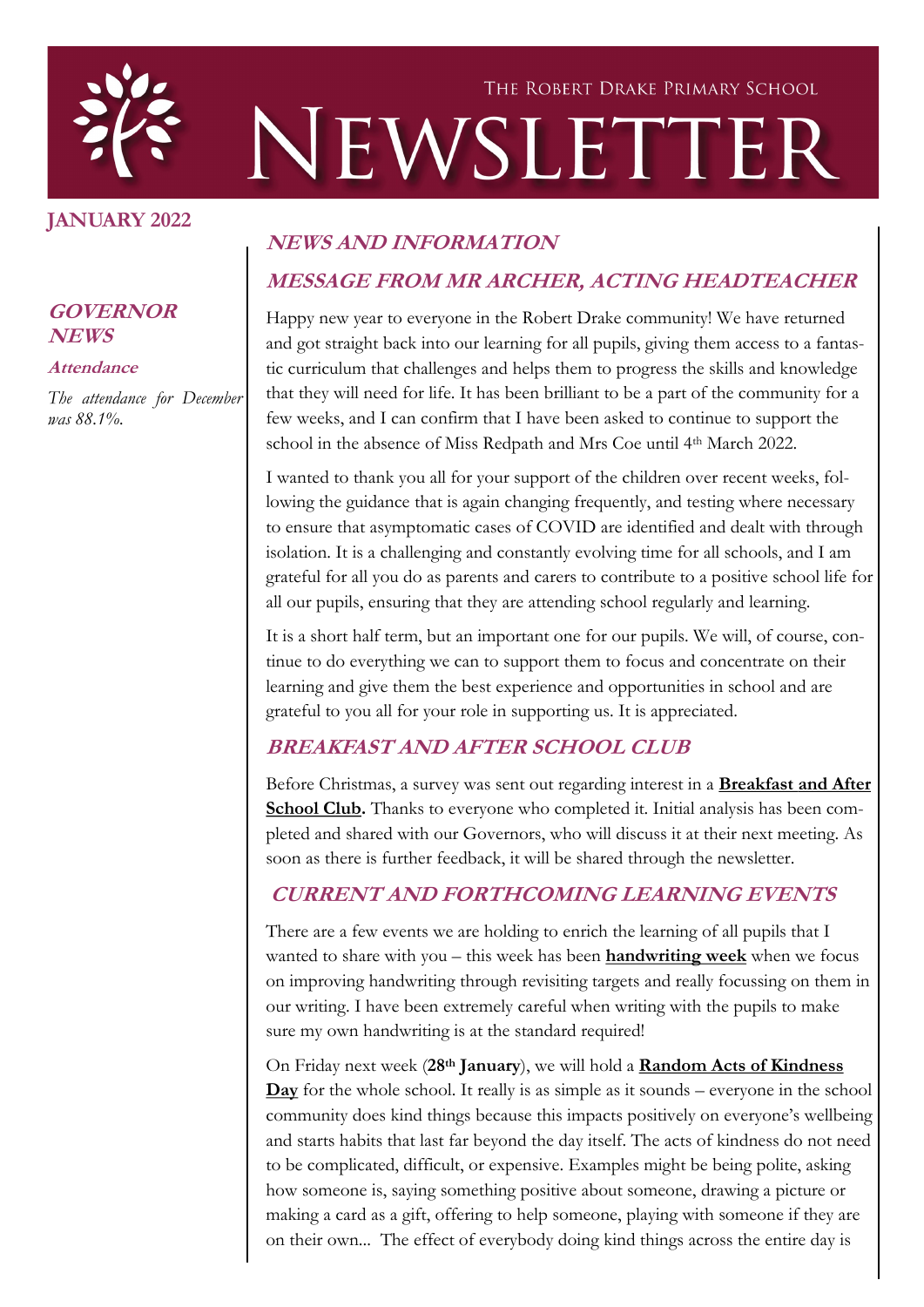such that these are always among the best days at school for everyone, so it would be brilliant if pupils could start thinking about what they will do on **28th January.**

There will be a new **TT Rockstars Battle of the Bands** during the week commencing **31st January 2022**, so we are encouraging all pupils to get onto TT Rockstars and really practice those multiplication and division skills, helping their teams in the process. To add to the maths fun, we will have a TT Rockstars dress up day on **Friday 4th February 2022**. The idea is to come dressed as a rockstar to celebrate the battle of the bands, and



there will be opportunities to practice the skills they have learnt in class.



As Early Years (Reception Classes) children have not yet started using TT Rockstars we would like them to dress up as their favourite Numberblocks character. This could be as simple as dressing in the colour of their favourite Numberblock. Please see the attached picture. We hope that the oppor-

tunity to dress up and celebrate maths for the day will really enthuse all the pupils and be a day to remember. I am hoping to see staff get involved in the dressing up too…

#### **CELEBRATION ASSEMBLIES**

**Celebration Assemblies** are up and running, and every Friday the entire school meets virtually to congratulate those pupils who have been chosen by their class teacher for a merit, and to reward the best attendance in the school with our attendance mascot, who the children have named Geraldine. It is brilliant to see just how happy each class is to win the attendance award – one teacher who is clearly extremely competitive does a lap of the class if they win!

#### **HOUSE WINNERS**

The House team point winters for Autumn Term were the Dragons with an amazing 511 points. Well done to all the



pupils on achieving such a great score!

#### **ONLINE SAFETY**

Finally, on **8th February 2022** we will take part in **National Safer Internet Day**. All pupils will take part in age-appropriate activities designed to help keep them safe when using technology, which is part of our approach to safeguarding all pupils. Thank you all for actively monitoring your own children's online activities too, one of the key actions parents can take to ensure safe use of the internet.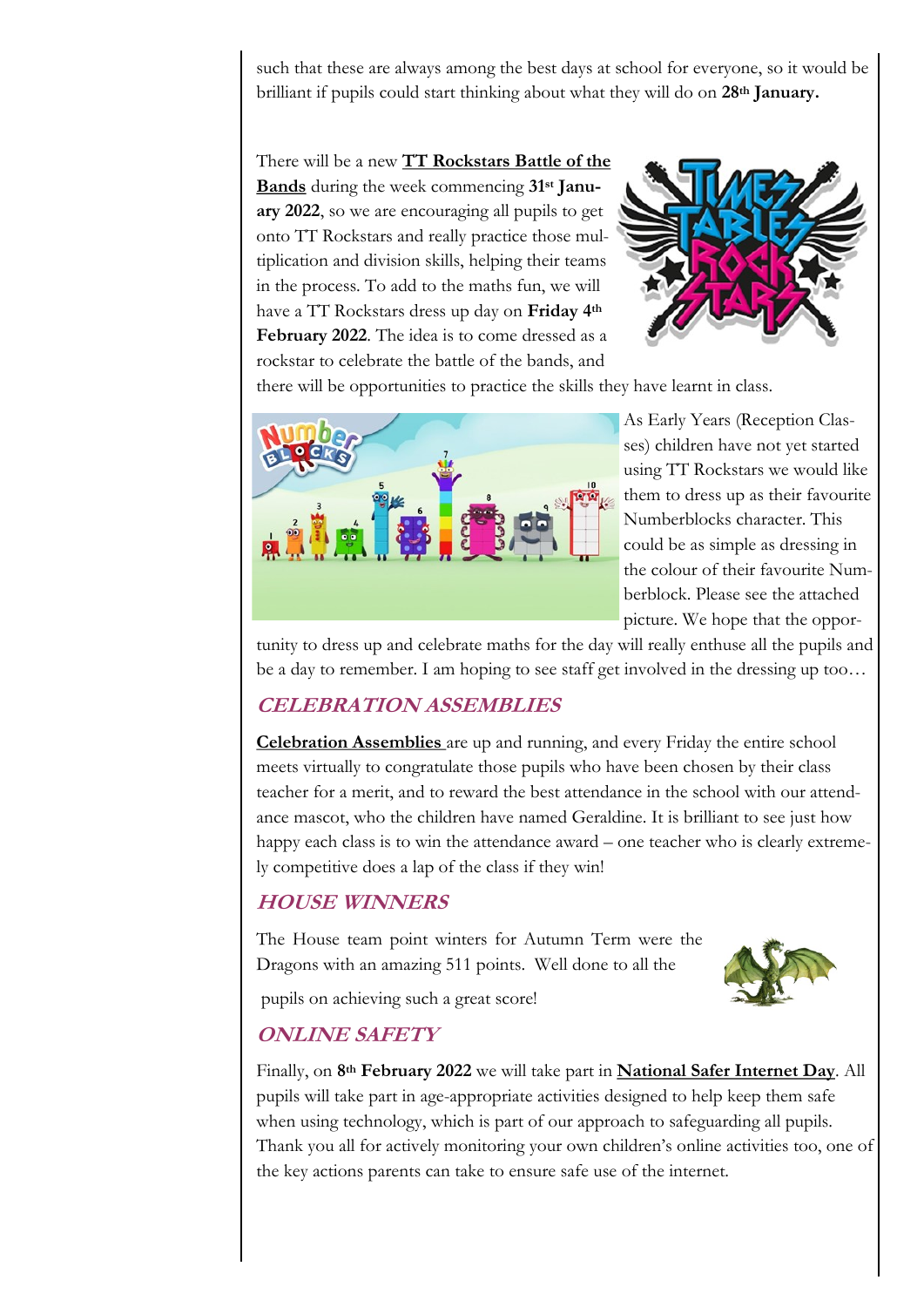#### **INDIVIDUAL PHOTOGRAPHS**

Please be advised that individual photographs are due to be taken in school on **Tuesday 8th February 2022**. A letter will be circulated to parents and carers shortly.

#### **SCHOOL CLOSURE NOTIFICATION**

If the school has to close for any reason, ie, adverse weather conditions, notification will be put on the school website and parents and carers will be sent a message via ParentMail. In addition, a list of closed schools will appear on the Essex County Council website at the following link:

http://www.essex.gov.uk/Education-Schools/Schools/Dates/Pages/Emergency-School-Closures.aspx

## **CONTACT DETAILS—TO BE KEPT UPDATED**

In the event that your contact details change, please ensure that you complete a new contact detail form and send it in to the Main Office. Please call or e-mail the school office if you need a copy of the form to complete.

## **PUPIL PREMIUM / FREE SCHOOL MEALS**

Pupil Premium Funding is allocated to children from families who are currently known to be eligible for free school meals and children who have been looked after continuously for more than six months.

You may register your child for Free School Meals if you receive a range of benefits with qualifying conditions such as Income Support, Income-based Jobseeker's Allowance, Income-related Employment and Support Allowance and Child Tax Credit (provided your annual income does not exceed  $f(16,190)$ , Working Tax Credit runon, and Universal Credit.

If you think you may be eligible, registering is quick and easy.

**If your child is in Year 2 or below**, please call the School Office and we will send you through a form to complete.

**If your child is in Years 3—6**, Essex County Council has an online application form on their website: **https://www.essex.gov.uk/free-school-meals.**

If you meet the eligibility criteria, registering for Free School Meals will bring more money to the school which will benefit your child. Our Pupil Premium Funding is used to provide support for pupils in a number of ways. As well as enabling your child to have the option of a free, healthy meal at lunchtime, other benefits may also be available for registered children, such as help with the cost of school trips. Further details are available on the school website.

Please be assured that registering for Free School Meals is completely confidential. Please contact the school office if you have any questions or require help with your application.